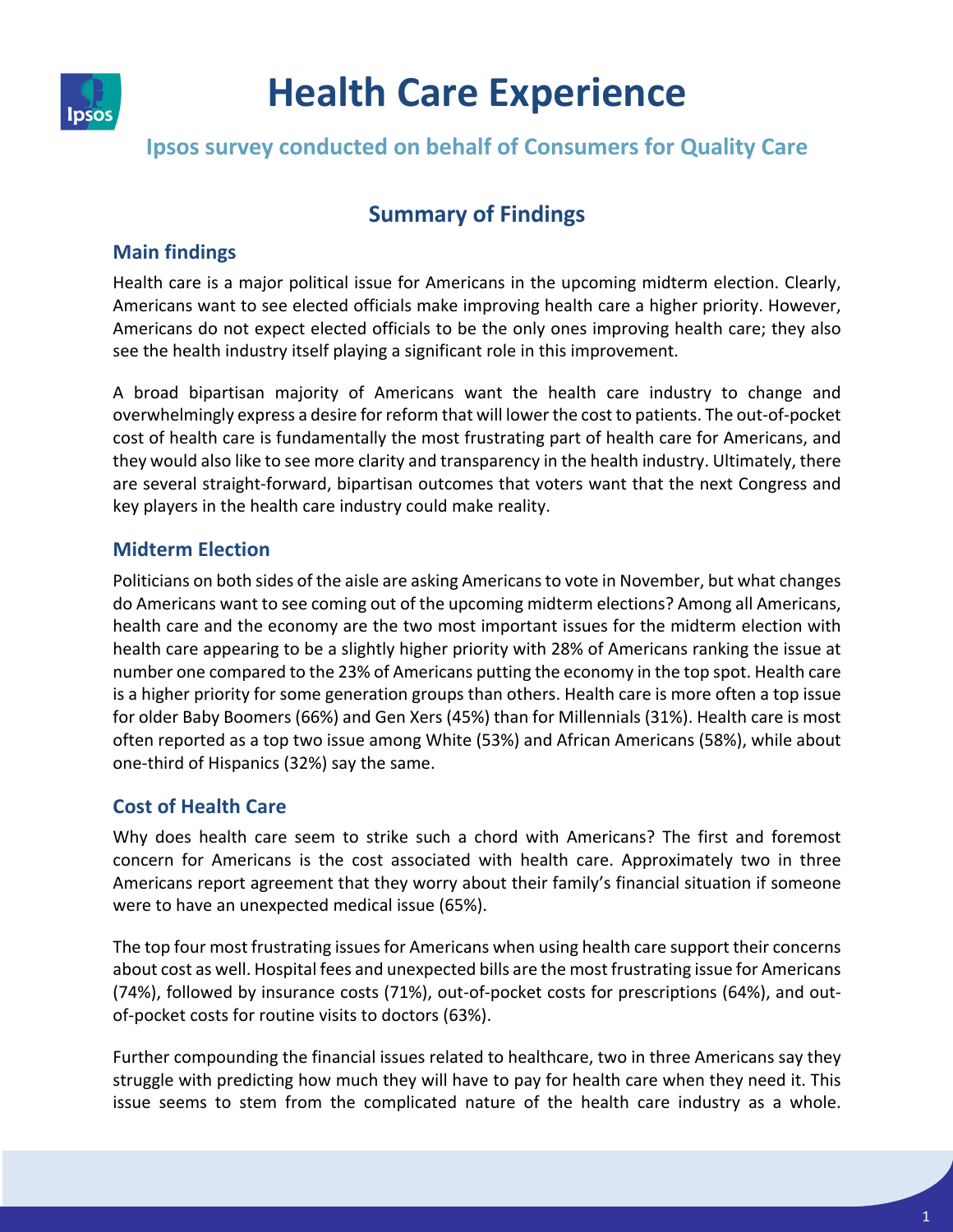

Americans don't seem to understand what their insurance does and doesn't cover and how costs for services are determined.

Getting health care seems to be a lower frustration point for Americans compared to health care costs. Among a list of frustrating health care related issues, just under half of Americans report obtaining health insurance as a frustration (48%). This frustration is followed by not knowing what kind of health care provider to see (51%) and not being able to get a specialist appointment (55%).

A supermajority of Americans (77%) report a desire for seeing increased clarity on what health care providers and medicines are covered under their insurance. Additionally, about three in four Americans desire more clarity on their out-of-pocket hospital costs(76%), their prescription costs (74%) and how often and why payments for some prescribed treatments are denied by insurers (73%). Opportunities to mitigate these concerns could be more transparency in how consumer costs are determined and to simplify bills related to the health care industry. The vast majority of Americans report either health insurance bills (41%) or hospital bills (31%) are more confusing compared to their credit card statement (7%) or cell phone bill (6%).

### **Universal Desire for Change**

An important observation is the disconnect between how much the American public perceives elected officials prioritizing health care and how much they think elected officials should prioritize health care. Americans strongly believe that health care reform should be either a major or top priority for elected representatives (84%), however, a smaller proportion (56%) of Americans believe politicians are treating the issue as such. In fact, about three in four Americans believe that Washington's politicians are focused on the entirely wrong things when considering health care reform (77%).

The desire for health care reform is non-partisan. The vast majority of both Democrats (90%) and Republicans (88%) report a desire to see lawmakers set aside partisan politics to find ways to improve health care. Additionally, the majority of Democrats (91%) and Republicans (78%) agree that reforming health care should be either a major or top priority for elected officials.

Americans, on a bipartisan basis, want policymakers to pursue solutions that provide more transparency, about costs and more information about patient assistance programs. Americans want policies to: inform customers at the point-of-sale if there was a way to save money on a prescription (80%), increase transparency from pharmaceutical companies, hospitals, and health insurers about the cost and access to health care (77%), require pharmaceutical companies to provide more information about drug costs and financial assistance that may be available to patients (75%), and require hospitals and clinics to show how much they are marking up the costs for standard treatments (69 percent).

Although politicians are held responsible for health care reform in the news, Americans are more likely to point to private sector industry groups as the most significant players in improving health care. Hospitals (75%), insurance and pharmaceutical companies (72%), and medical professionals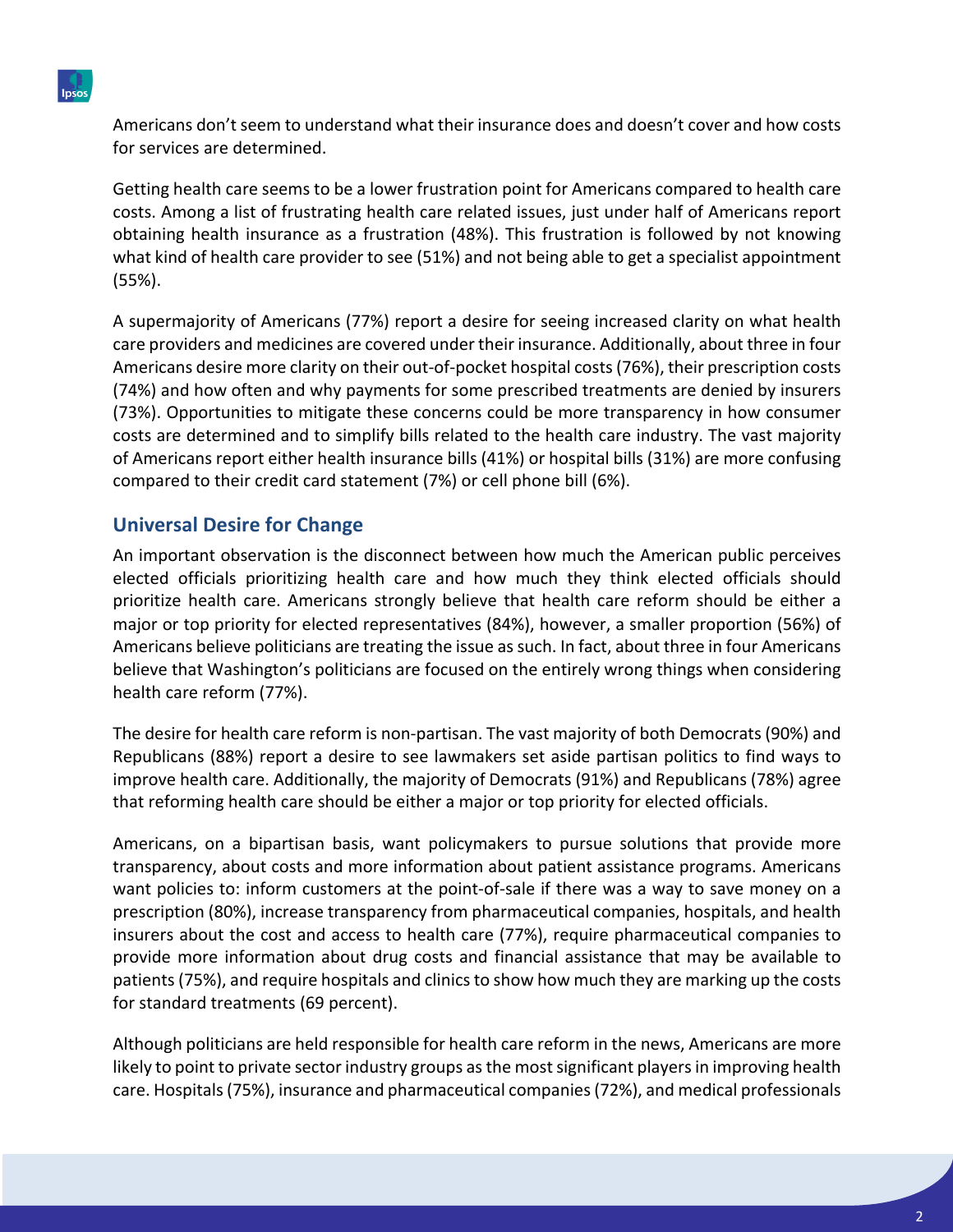

(72%) are the three most commonly reported agents as having a significant role in improving health care. Political figures such as Congress (69%), state policymakers (67%), patient advocacy groups (60%) and President Trump (57%) are cited slightly less often, though still thought to be important in the minds of Americans in leading future health care improvement.

#### **Conclusion**

Health care is a clear top priority for Americans, and there is a desire to see collaboration between both politicians and health care providers in finding ways forward. The issue is a nonpartisan one, opening the door to policy reform without heavy political discourse. Americans hope to see their health care become cheaper and easier to understand and predict. While health care is reportedly an extremely important issue, the general public seems lukewarm in their optimism for positive future change in health care with just 40% reporting optimism towards health care's future and just 30% reporting optimism regarding the future of politics and the government.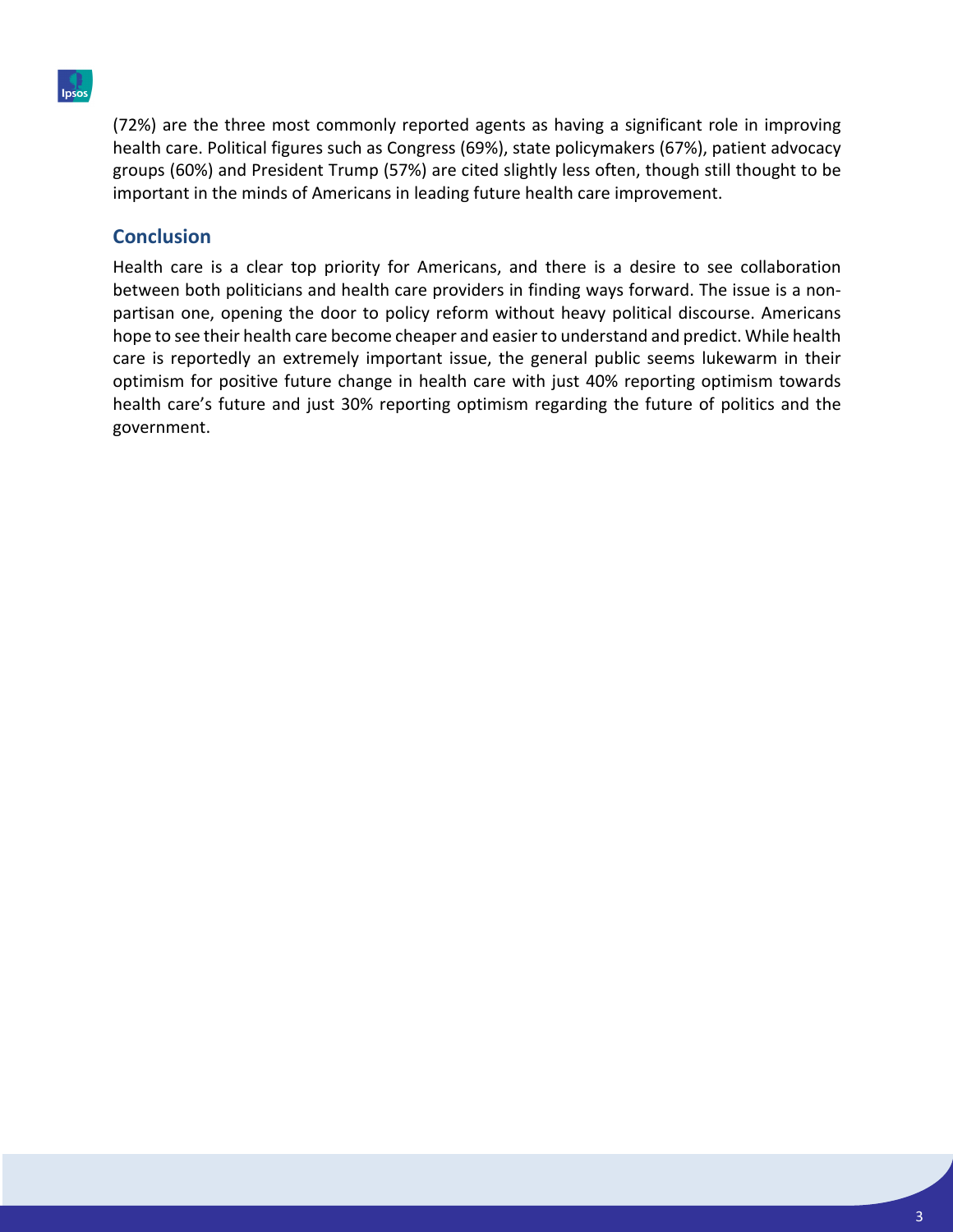

#### **About the Study**

These are findings from an Ipsos poll conducted October 4-11, 2018 on behalf of GSG and CQC. For the survey, a sample of roughly 1,730 adults 18+ from the continental U.S., Alaska and Hawaii were interviewed online in English. The sample includes 811 Whites, 401 African Americans, and 482 Hispanics.

The sample for this study was randomly drawn from Ipsos' online panel (see link below for more info on "Access Panels and Recruitment"), partner online panel sources, and "river" sampling (see link below for more info on the Ipsos "Ampario Overview" sample method) and does not rely on a population frame in the traditional sense. Ipsos uses fixed sample targets, unique to each study, in drawing a sample. After a sample has been obtained from the Ipsos panel, Ipsos calibrates respondent characteristics to be representative of the U.S. Population using standard procedures such as raking-ratio adjustments. The source of these population targets is U.S. Census 2013 American Community Survey data. The sample drawn for this study reflects fixed sample targets on demographics. Post-hoc weights were made to the population characteristics on gender, age, race/ethnicity, region, and education.

Statistical margins of error are not applicable to online polls. All sample surveys and polls may be subject to other sources of error, including, but not limited to coverage error and measurement error. Where figures do not sum to 100, this is due to the effects of rounding. The precision of Ipsos online polls is measured using a credibility interval. In this case, the poll has a credibility interval of plus or minus 2.7 percentage points for all respondents. Ipsos calculates a design effect (DEFF) for each study based on the variation of the weights, following the formula of Kish (1965). This study had a credibility interval adjusted for design effect of the following (n=1,730, DEFF=1.5, adjusted Confidence Interval=+/- 4.2 percentage points).

The poll also has a credibility interval of plus or minus 3.9 percentage points for Whites, 5.6 percentage points for African Americans, and 5.1 for Hispanics.

For more information about conducting research intended for public release or Ipsos' online polling methodology, please visit our Public Opinion Polling and Communication page where you can download our brochure, see our public release protocol, or contact us.

#### **For more information on this news release, please contact:**

Chris Jackson Vice President, U.S. Ipsos Public Affairs +1 202 420-2025 chris.jackson@ipsos.com